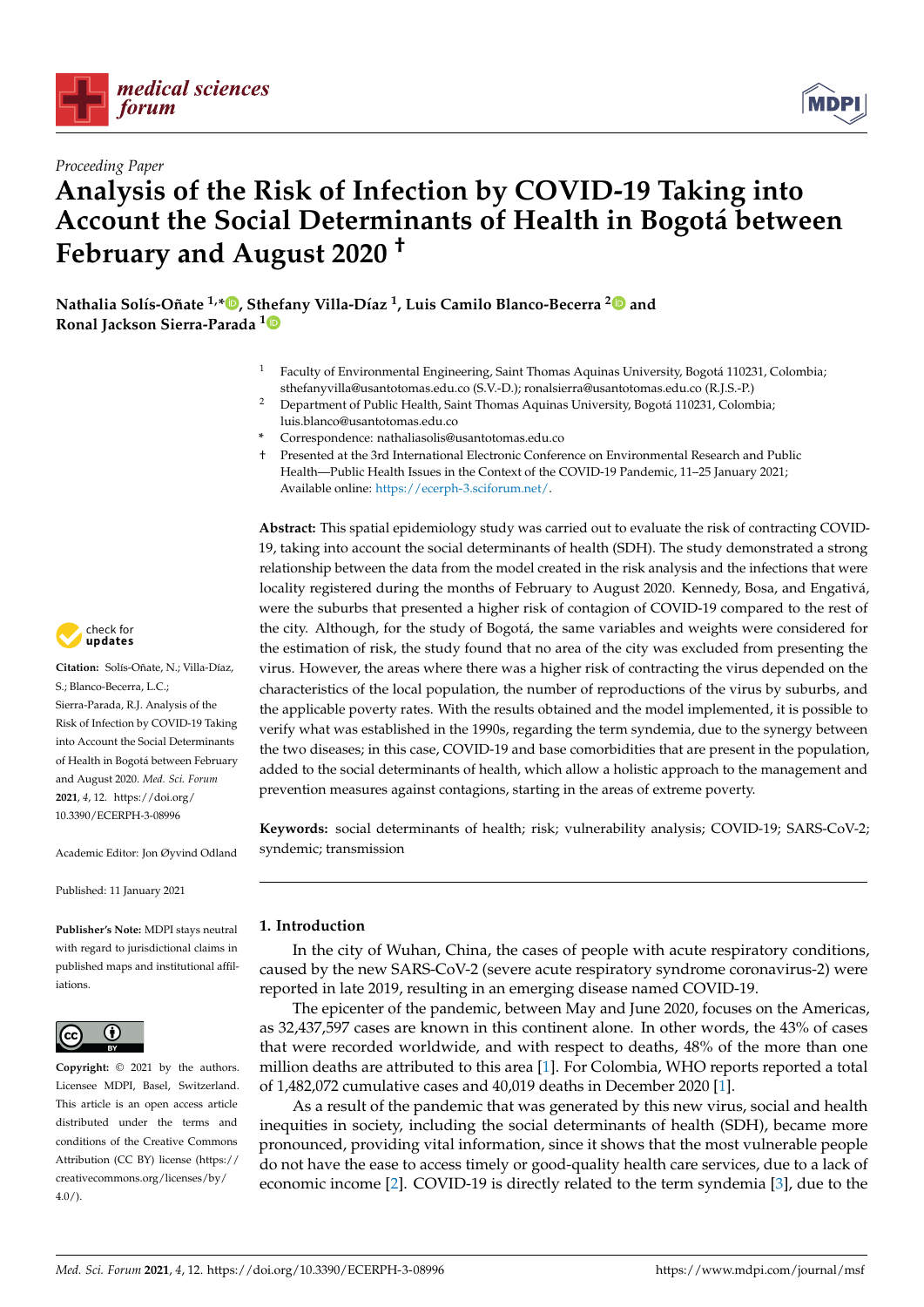synergy between the base comorbidities and, in this case, COVID-19 together with the SDH [\[4\]](#page-3-3), which has gained strength after the beginning of the pandemic, as it fits perfectly into the current situation.

Based on the above, and using air quality data, quality in health service, food, socioeconomic strata and base diseases as SDH, and then as variables for vulnerability, contagion and death by COVID-19, and effective number of reproductions of the virus by location, the COVID-19 threat, the risk calculation and its respective analysis is made, in order to determine the risk to contagion by COVID-19 in the city of Bogota, taking into account the SDH in the period from February to August 2020.

# **2. Materials and Methods**

A spatial epidemiological study was carried out to show the distribution of the contagions against COVID-19 that occurred in the city of Bogotá, Colombia, between February and August 2020, taking into account the SDH. In this study a model is created based on the following formula: Risk = Vulnerability ∗ Menace; this is modified for this study by adding the variables of SDH, effective number of reproduction and population density. Air quality variables ( $PM_{10}$  and  $PM_{2.5}$ , O<sub>3</sub> and  $NO<sub>2</sub>$ ) are taken as environmental SDH, socioeconomic strata and quality in health service as social SDH, behavioral SDH take the food of the population of the capital and for biological SDH the diseases base that presents the residents of the city of Bogotá D.C. The threat is taken as a constant variable so it is present throughout the city.

### *2.1. Vulnerability Calculation*

Vulnerability is taken as SDH according to the Canadian classification, in this case biological determinants are taken as pre-existing diseases of the population, a standard diet of 2000 calories is used as variable for behavioral determinants, while the socioeconomic stratum and quality in the health service were taken into account for the social SDH. In terms of environmental SDH the annual averages of the data of  $PM_{10}$  and  $PM_{2.5}$ ,  $O_3$  and NO<sup>2</sup> for the city of Bogota were used. Finally, information on COVID-19 infections and deaths by localities between February and August is used.

With respect to the calculation of vulnerability, an equal weight is assigned, that is, each determinant was assigned a total of 25 points, in order to obtain 100 points in total.

#### *2.2. Menace*

This is taken as the presence of the virus, in this case COVID-19, so in this model the variable is constant, since it is present throughout the city. A value of 10 points was assigned, taking into account the WHO classification of infectious microorganisms for their risk.

#### *2.3. Calculation of Risk*

For this calculation the formula of risk and disaster assessment is taken into account, an adaptation is made to the model of this study, which is determined and established by the authors, the equation is the following:

$$
R = (5(V) \times 0.2(M)) * PD * Rt,
$$
 (1)

where R: risk, 5: vulnerability weighting value, V: vulnerability, 0.2: menace weighting value, M: menace, PD: population density, Rt: effective number of reproductions. This calculation is carried out per block with the aim of obtaining the lowest possible error at the moment of obtaining the arithmetic mean for each locality, then the classification of the risk according to color and type of the averages by locality obtained is carried out.

# **3. Analysis and Results**

In Figure [1,](#page-2-0) it is evident that the results that were obtained in map  $(a)$ , from the model executed, have a close relationship with the map, showing the contagions of the city (b),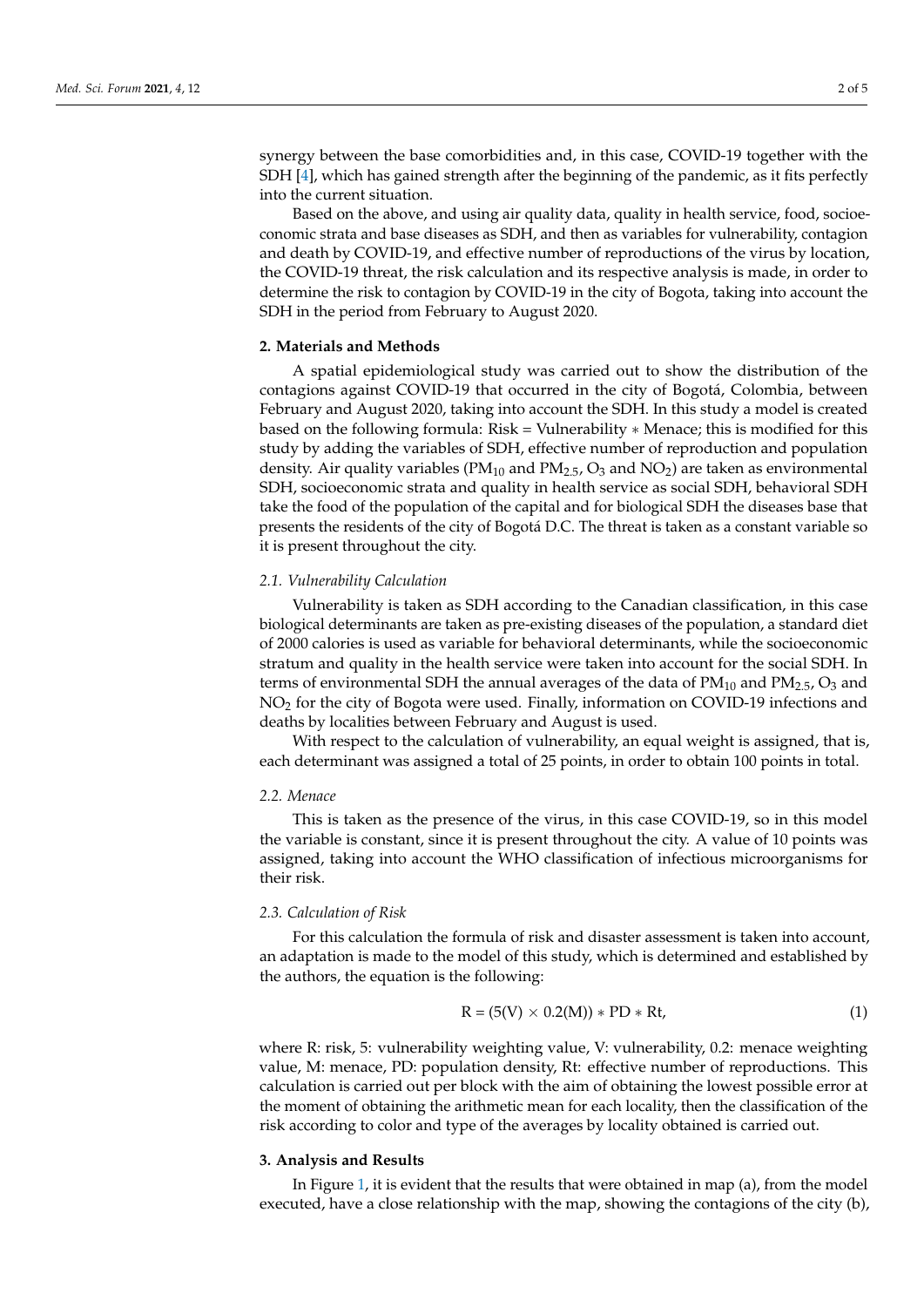recorded during the study period, since the western part presents a high and very high risk, with localities such as Suba, Ciudad Bolívar, and Kennedy, which present a very high risk. In addition, it shows that the localities that are located in the central-east, such as La Candelaria, Santa Fe, Teusaquillo, and Chapinero, reveal a low and very low risks, respectively, which resembles the map of contagions. On the other hand, localities such as Engativá, Fontibón, and Bosa, with high risk, according to the calculations made, resemble the contagions present, since they are found with significantly high risks.

contagions present, since they are found with significant  $\alpha$ 

<span id="page-2-0"></span>

**Figure 1.** Calculated risk map by locality and COVID-19 infection of the city of Bogotá map. (**a**) Map graphically describing the risk calculated by the model created for this article. (**b**) Map graphically describing the risk calculated by the model created for this article. Source: authors.

Localities such as Kennedy, Bosa and Ciudad Bolívar, are among the most vulnerable, since the predominant stratum is two, which is related to the amount of income for what the country is stratified, is characterized by low to medium–low economic income; therefore, they sometimes do not have access to quality education, adequate food, among others. In addition, Suba, Engativá, Kennedy, and Usaquén are the localities with the greatest presence of adults older than 65 years, which increases the risk of infection with SARS-CoV-2 and the complications derived from COVID-19 [\[5\]](#page-3-4), since they are an extremely vulnerable population, due to their biological age and the comorbidities presented by these people [\[6,](#page-4-0)[7\]](#page-4-1).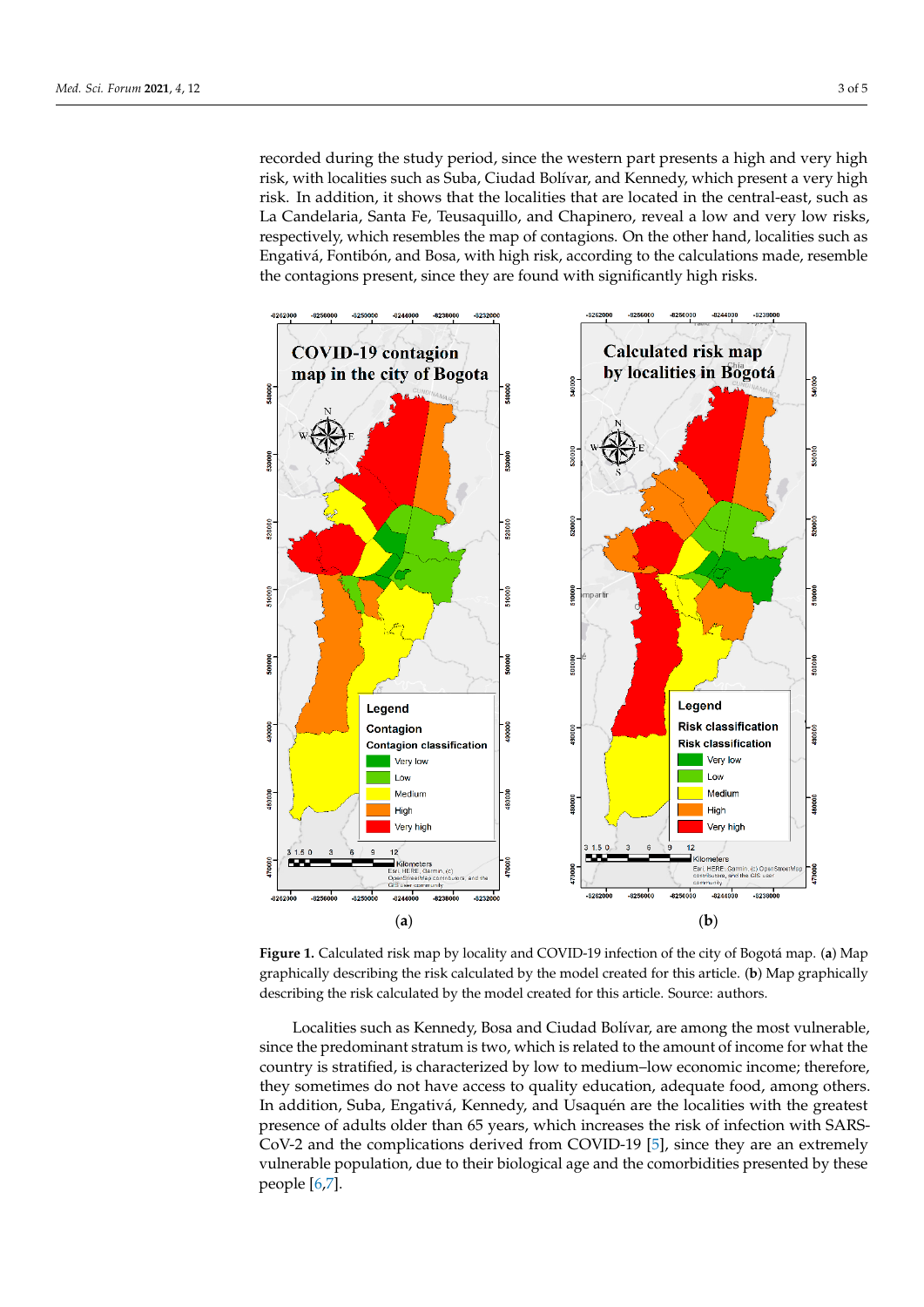The SDH have a great influence, since they largely determine the level of risk that the population may present to infectious diseases; in this case, COVID-19, which has a direct relationship with the results given by the model carried out in this study, which shows that the localities that are located in the western area of the city, are those that present a higher high and very high risk, in addition to the south-eastern part. The western part of the city is known for the low quality of the air, since there are located areas of industry, with large numbers of companies [\[8,](#page-4-2)[9\]](#page-4-3), being a risk factor for cardiorespiratory diseases, which increases the possibilities of contagions to COVID-19 [\[10,](#page-4-4)[11\]](#page-4-5). They also have a population that lives from informal work [\[12\]](#page-4-6), that is, their livelihood is given by the activities they carry out every day, which leads to the difficult access to education and health services of excellent quality [\[13\]](#page-4-7), among others.

The above mentioned is related to the term syndemia, as a consequence of the presence of COVID-19 together with base comorbidities that the population had long ago, along with social and health inequities [\[4\]](#page-3-3), which are represented with the SDH, so it is appropriate to define what is currently happening as syndemic and, in this way, it should be addressed in order to reduce the disparities that the same society raises.

One of the strengths of this study is the versatility it has to be able to extrapolate the model to different cities, as well as the ability to add more variables, such as lifestyle, amount of exercise done per week, food consumption per person daily or weekly, the amount of income and number of people contributing to the household, air pollutants, such as  $CO<sub>2</sub>$  and black carbon, and the time of exposure to them, among others; additional benefits of implementing spatial epidemiological studies include graphical demonstration [\[14\]](#page-4-8) by the mapping of risk distribution in the case of this study, and, in terms of weaknesses, errors can occur in the data taken from the DANE, since their basis is surveys carried out by ordinary people.

In conclusion, the result of the model created in this study can be used by governmental entities, adding more variables in order to make it more robust and, in this way, attack in a more efficient and precise way, in situations similar to the one being currently experienced with the COVID-19 and social and health disparities.

**Supplementary Materials:** The poster presentation is available online at [https://www.mdpi.com/](https://www.mdpi.com/article/10.3390/ECERPH-3-08996/s1) [article/10.3390/ECERPH-3-08996/s1.](https://www.mdpi.com/article/10.3390/ECERPH-3-08996/s1)

**Author Contributions:** Conceptualization, N.S.-O. and S.V.-D.; methodology, N.S.-O. and S.V.-D.; software, N.S.-O.; validation, N.S.-O.; formal analysis, N.S.-O.; investigation, N.S.-O.; resources, data curation, N.S.-O.; writing—original draft preparation, N.S.-O.; writing—review and editing, L.C.B.-B. and R.J.S.-P.; visualization, N.S.-O.; supervision, L.C.B.-B.; project administration, N.S.-O.; funding acquisition. All authors have read and agreed to the published version of the manuscript.

**Funding:** Own resources.

**Institutional Review Board Statement:** Not applicable.

**Informed Consent Statement:** Not applicable.

**Data Availability Statement:** The data presented in this study are available on request from the corresponding author.

**Conflicts of Interest:** The authors declare no conflict of interest.

# **References**

- <span id="page-3-0"></span>1. World Health Organization. *COVID-19 Weekly Epidemiological Update*; WHO, Ginebra: Manila, Philippines, 2020.
- <span id="page-3-1"></span>2. Pinilla, M.; Varelay, A.R.; González, C. *Los pobres, los más afectados por la pandemia*; Universidad de los Andes: Bogotá, Colombia, 2020.
- <span id="page-3-2"></span>3. Jaramillo, C.M. *Al día con la COVID-19*; Universidad de Antioquia: Medellín, Colombia, 2020.
- <span id="page-3-3"></span>4. Horton, R. Offline: COVID-19 is not a pandemic. *Lancet* **2020**, *396*, 874. [\[CrossRef\]](http://doi.org/10.1016/S0140-6736(20)32000-6)
- <span id="page-3-4"></span>5. Sauer, L. *Jonh Hopkins Medicine*; Jonh Hopkins Medicine: Baltimore, MD, USA, 2020; [En línea]. Available online: [https:](https://www.hopkinsmedicine.org/health/conditions-and-diseases/coronavirus) [//www.hopkinsmedicine.org/health/conditions-and-diseases/coronavirus](https://www.hopkinsmedicine.org/health/conditions-and-diseases/coronavirus) (accessed on 10 December 2020).